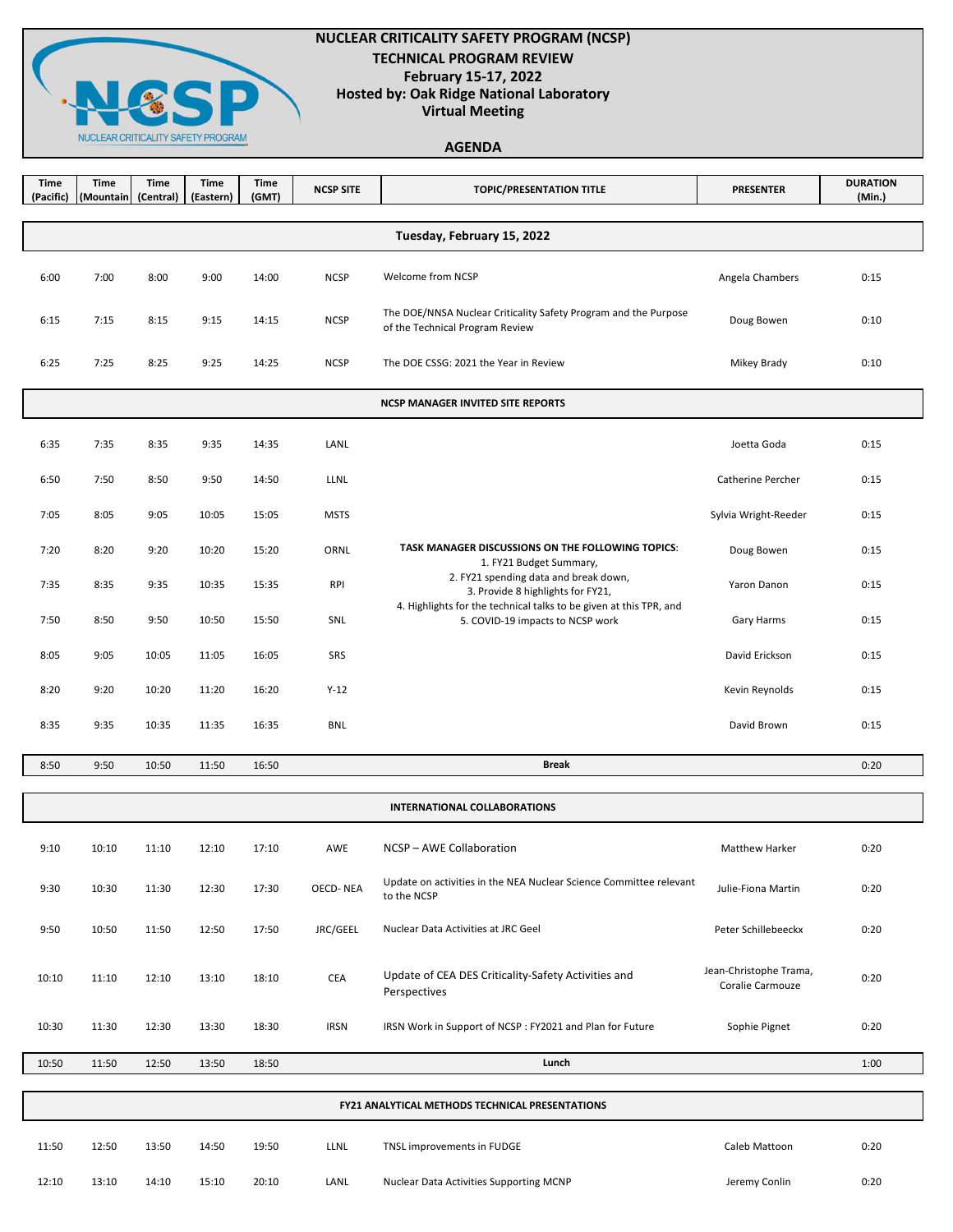

## **NUCLEAR CRITICALITY SAFETY PROGRAM (NCSP) TECHNICAL PROGRAM REVIEW February 15-17, 2022 Hosted by: Oak Ridge National Laboratory Virtual Meeting**

# **AGENDA**

| Time<br>(Pacific) | <b>Time</b><br>(Mountain | <b>Time</b><br>(Central) | <b>Time</b><br>(Eastern) | <b>Time</b><br>(GMT) | <b>NCSP SITE</b> | <b>TOPIC/PRESENTATION TITLE</b>                                                                            | <b>PRESENTER</b>      | <b>DURATION</b><br>(Min.) |
|-------------------|--------------------------|--------------------------|--------------------------|----------------------|------------------|------------------------------------------------------------------------------------------------------------|-----------------------|---------------------------|
| 12:30             | 13:30                    | 14:30                    | 15:30                    | 20:30                | LANL/RPI         | Adaptive-in-temperature method for fast on-the-fly sampling of<br>thermal neutron scattering data in MCNP6 | Wei Ji (RPI)          | 0:20                      |
| 12:50             | 13:50                    | 14:50                    | 15:50                    | 20:50                | LANL             | Update on Covariance Data Testing Strategy at LANL                                                         | Nathan Gibson         | 0:20                      |
| 13:10             | 14:10                    | 15:10                    | 16:10                    | 21:10                | LANL             | NJOY Work in FY21                                                                                          | Wim Haeck             | 0:20                      |
| 13:30             | 14:30                    | 15:30                    | 16:30                    | 21:30                | LANL             | FY21 MCNP Updates for the Nuclear Criticality Safety Program                                               | <b>Mike Rising</b>    | 0:20                      |
| 13:50             | 14:50                    | 15:50                    | 16:50                    | 21:50                |                  | <b>Break</b>                                                                                               |                       | 0:20                      |
|                   |                          |                          |                          |                      |                  |                                                                                                            |                       |                           |
| 14:10             | 15:10                    | 16:10                    | 17:10                    | 22:10                | ORNL             | Radiation Safety Information Computational Center (RSICC)                                                  | <b>Tim Valentine</b>  | 0:30                      |
| 14:40             | 15:40                    | 16:40                    | 17:40                    | 22:40                | ORNL             | <b>AMPX Developments</b>                                                                                   | Andrew Holcomb        | 0:20                      |
| 15:00             | 16:00                    | 17:00                    | 18:00                    | 23:00                | ORNL             | Expansion of the Verified, Archived, Library of Inputs and Data<br>(VALID)                                 | William B.J. Marshall | 0:20                      |
| 15:20             | 16:20                    | 17:20                    | 18:20                    | 23:20                | ORNL/MIT         | Temperature-Dependent Propagation of Resonance Parameter<br>Uncertainty                                    | <b>Isaac Meyer</b>    | 0:20                      |
| 15:40             | 16:40                    | 17:40                    | 18:40                    | 23:40                | ORNL             | SCALE AM2 Accomplishments in FY21                                                                          | William Wieselquist   | 0:20                      |
| 16:00             | 17:00                    | 18:00                    | 19:00                    | 0:00                 |                  | <b>END OF TUESDAY TPR PRESENTATIONS</b>                                                                    |                       |                           |
|                   |                          |                          |                          |                      |                  |                                                                                                            |                       |                           |

#### **Wednesday, February 16, 2022**

| <b>FY21 ANALYTICAL METHODS TECHNICAL PRESENTATIONS (Continued)</b>      |                                                          |       |       |       |             |                                                                                                                                        |                                 |      |  |  |
|-------------------------------------------------------------------------|----------------------------------------------------------|-------|-------|-------|-------------|----------------------------------------------------------------------------------------------------------------------------------------|---------------------------------|------|--|--|
| 6:00                                                                    | 7:00                                                     | 8:00  | 9:00  | 14:00 | <b>IRSN</b> | Status of the Slide Rule Update - Phase 4 Plutonium Configurations<br>- Delayed Gamma                                                  | Johann Herth                    | 0:20 |  |  |
| FY21 INFORMATION PRESERVATION AND DISSEMINATION TECHNICAL PRESENTATIONS |                                                          |       |       |       |             |                                                                                                                                        |                                 |      |  |  |
|                                                                         |                                                          |       |       |       |             |                                                                                                                                        |                                 |      |  |  |
| 6:20                                                                    | 7:20                                                     | 8:20  | 9:20  | 14:20 | ORNL        | FY21 Progress of the Oak Ridge Health Physics Reactor CAAS<br><b>Benchmark Evaluation</b>                                              | Mathieu Dupont                  | 0:20 |  |  |
| 6:40                                                                    | 7:40                                                     | 8:40  | 9:40  | 14:40 | <b>SRS</b>  | CritView Database Expansion                                                                                                            | <b>Scott Finfrock</b>           | 0:20 |  |  |
|                                                                         | <b>FY21 INTEGRAL EXPERIMENTS TECHNICAL PRESENTATIONS</b> |       |       |       |             |                                                                                                                                        |                                 |      |  |  |
|                                                                         |                                                          |       |       |       |             |                                                                                                                                        |                                 |      |  |  |
| 7:00                                                                    | 8:00                                                     | 9:00  | 10:00 | 15:00 | LANL        | EUCLID: Experiments Underpinned by Computational Learning for<br>Improvements in Nuclear Data                                          | Jesson Hutchinson               | 0:20 |  |  |
| 7:20                                                                    | 8:20                                                     | 9:20  | 10:20 | 15:20 | LANL        | IER 557: Godiva IV Reproducibility/Characterization                                                                                    | Joetta Goda                     | 0:20 |  |  |
| 7:40                                                                    | 8:40                                                     | 9:40  | 10:40 | 15:40 | LANL        | IER 537: CERBERUS - Copper Critical Experiment Design                                                                                  | Kelsey Amundson                 | 0:20 |  |  |
| 8:00                                                                    | 9:00                                                     | 10:00 | 11:00 | 16:00 | LANL        | IER 488: MUSiC Accomplishments and Goals                                                                                               | Rob Weldon                      | 0:20 |  |  |
| 8:20                                                                    | 9:20                                                     | 10:20 | 11:20 | 16:20 |             | <b>Break</b>                                                                                                                           |                                 | 0:20 |  |  |
| 8:40                                                                    | 9:40                                                     | 10:40 | 11:40 | 16:40 | LANL        | Chlorine Worth Study in Support of PF-4 Operations                                                                                     | Travis Grove, Theresa<br>Cutler | 0:20 |  |  |
| 9:00                                                                    | 10:00                                                    | 11:00 | 12:00 | 17:00 | LANL        | IER 517: Molybdenum Critical Experiment Design                                                                                         | Cole Kostelac                   | 0:20 |  |  |
|                                                                         |                                                          |       |       |       |             |                                                                                                                                        |                                 |      |  |  |
| 9:20                                                                    | 10:20                                                    | 11:20 | 12:20 | 17:20 | LLNL        | Critical Configurations for IER 480: Thermal Epithermal eXperiments<br>(TEX) Plutonium Experiments to Test New Thermal Scattering Laws | <b>Catherine Percher</b>        | 0:20 |  |  |
| 9:40                                                                    | 10:40                                                    | 11:40 | 12:40 | 17:40 | LLNL        | IER 501: Pulsed Neutron Die-Away Experiments at LLNL                                                                                   | Daniel Siefman                  | 0:20 |  |  |
| 10:00                                                                   | 11:00                                                    | 12:00 | 13:00 | 18:00 | LLNL        | IER-297: TEX-HEU Baseline Assemblies Benchmark and Results                                                                             | Jesse Norris                    | 0:20 |  |  |
| 10:20                                                                   | 11:20                                                    | 12:20 | 13:20 | 18:20 |             | Lunch                                                                                                                                  |                                 | 1:00 |  |  |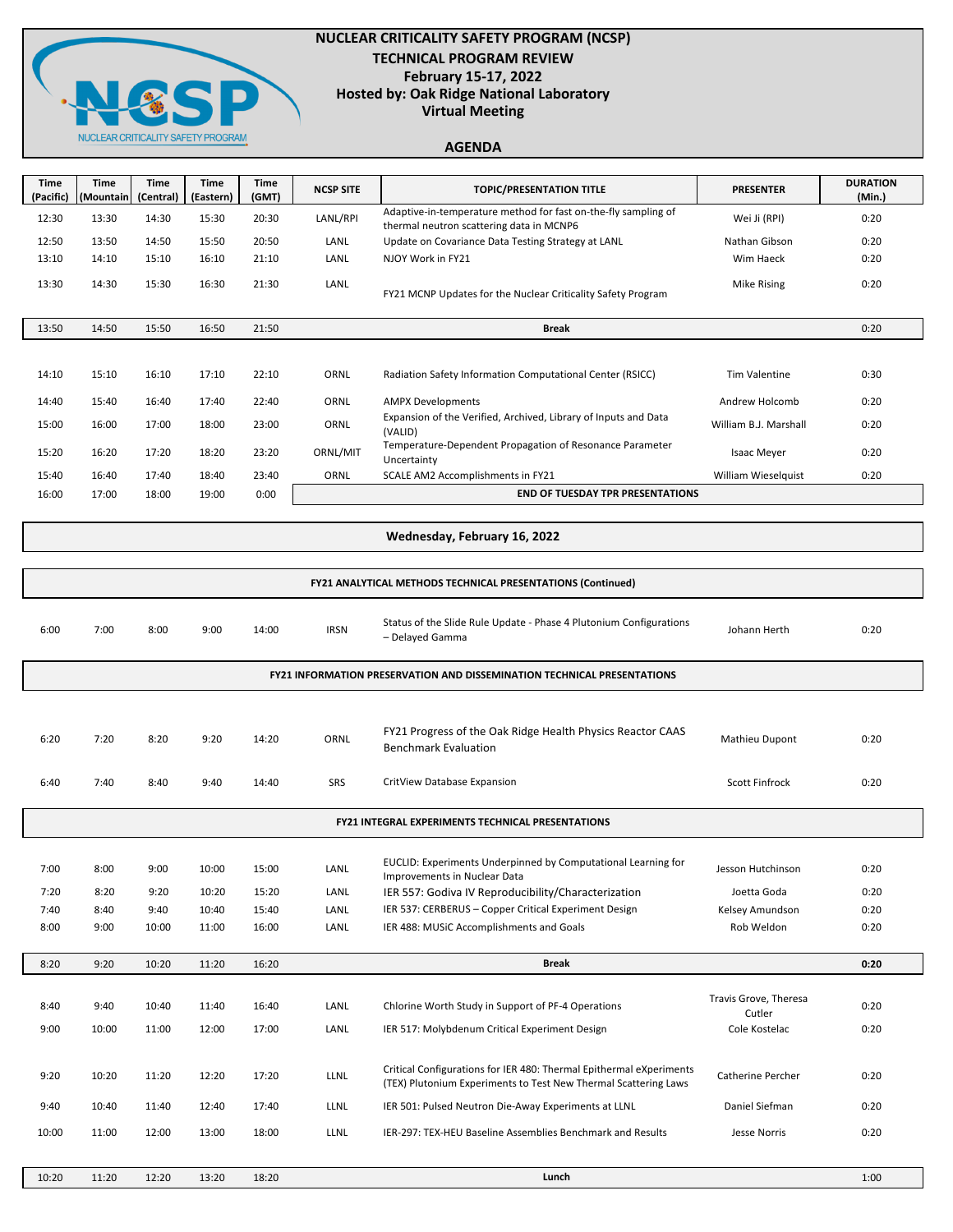

8:00 9:00 10:00 11:00 16:00 ORNL

8:40 9:40 10:40 11:40 16:40 ORNL

## **NUCLEAR CRITICALITY SAFETY PROGRAM (NCSP) TECHNICAL PROGRAM REVIEW February 15-17, 2022 Hosted by: Oak Ridge National Laboratory Virtual Meeting**

### **AGENDA**

| <b>Time</b><br>(Pacific)                                   | <b>Time</b><br>(Mountain | Time<br>(Central) | Time<br>(Eastern) | Time<br>(GMT) | <b>NCSP SITE</b> | <b>TOPIC/PRESENTATION TITLE</b>                                                                                                                 | <b>PRESENTER</b>                       | <b>DURATION</b><br>(Min.) |  |  |
|------------------------------------------------------------|--------------------------|-------------------|-------------------|---------------|------------------|-------------------------------------------------------------------------------------------------------------------------------------------------|----------------------------------------|---------------------------|--|--|
| 11:20                                                      | 12:20                    | 13:20             | 14:20             | 19:20         | ORNL             | FY21 ORNL Integral Experiment Work                                                                                                              | <b>Justin Clarity</b>                  | 0:20                      |  |  |
|                                                            |                          |                   |                   |               |                  |                                                                                                                                                 |                                        |                           |  |  |
| 11:40                                                      | 12:40                    | 13:40             | 14:40             | 19:40         | SNL              | IER-441: Preparations for 7uPCX Experiments Targeting Epithermal<br>Cross Sections of Tantalum.                                                 | David Ames                             | 0:20                      |  |  |
| 12:00                                                      | 13:00                    | 14:00             | 15:00             | 20:00         | SNL              | NCSP Integral Experiments at Sandia in FY21                                                                                                     | Gary Harms                             | 0:20                      |  |  |
| 12:20                                                      | 13:20                    | 14:20             | 15:20             | 20:20         | SNL              | IER-523: Feasibility of Experiments Focused on Measuring the<br>Effects of UO <sub>2</sub> -BeO Material on Critical Configurations using 7uPCX | David Ames                             | 0:20                      |  |  |
| <b>FY21 TRAINING AND EDUCATION TECHNICAL PRESENTATIONS</b> |                          |                   |                   |               |                  |                                                                                                                                                 |                                        |                           |  |  |
| 12:40                                                      | 13:40                    | 14:40             | 15:40             | 20:40         | ORNL             | <b>ORNL NCSP Training and Education Support</b><br>for FY 2021                                                                                  | Doug Bowen                             | 0:20                      |  |  |
| 13:00                                                      | 14:00                    | 15:00             | 16:00             | 21:00         | <b>LLNL</b>      | NCS Pipeline UC Berkeley Course Overview                                                                                                        | Shauntay Coleman                       | 0:20                      |  |  |
| 13:20                                                      | 14:20                    | 15:20             | 16:20             | 21:20         | LANL             | University Pipeline (with UNM) for Criticality Safety Professionals                                                                             | Norann Calhoun                         | 0:20                      |  |  |
| 13:40                                                      | 14:40                    | 15:40             | 16:40             | 21:40         |                  | <b>Break</b>                                                                                                                                    |                                        | 0:20                      |  |  |
|                                                            |                          |                   |                   |               |                  |                                                                                                                                                 |                                        |                           |  |  |
| FY21 NUCLEAR DATA TECHNICAL PRESENTATIONS                  |                          |                   |                   |               |                  |                                                                                                                                                 |                                        |                           |  |  |
| 14:00                                                      | 15:00                    | 16:00             | 17:00             | 22:00         | <b>BNL</b>       | Automating neutron resonances classification with Machine-<br>Learning                                                                          | Gustavo Nobre                          | 0:20                      |  |  |
| 14:20                                                      | 15:20                    | 16:20             | 17:20             | 22:20         | LLNL             | Parallel-Plate Avalanche Counter (PPAC) Fabrication for 240Pu PFNS<br>Measurement                                                               | Ching-Yen Wu                           | 0:20                      |  |  |
| 14:40                                                      | 15:40                    | 16:40             | 17:40             | 22:40         | LANL             | Modeling and evaluating 239Pu and 235U PFNS and average<br>prompt-neutron multiplicity                                                          | Denise Neudecker, Amy<br>Lovell        | 0:30                      |  |  |
| 15:10                                                      | 16:10                    | 17:10             | 18:10             | 23:10         | LANL             | <sup>233</sup> U(n,y) measurements at LANSCE                                                                                                    | Esther Leal Cidoncha,<br>Aaron Couture | 0:20                      |  |  |
| 15:30                                                      | 16:30                    | 17:30             | 18:30             | 23:30         |                  | <b>END OF WEDNESDAY TPR PRESENTATIONS</b>                                                                                                       |                                        |                           |  |  |
|                                                            |                          |                   |                   |               |                  |                                                                                                                                                 |                                        |                           |  |  |
|                                                            |                          |                   |                   |               |                  | Thursday, February 17, 2022                                                                                                                     |                                        |                           |  |  |
|                                                            |                          |                   |                   |               |                  | <b>FY21 NUCLEAR DATA TECHNICAL PRESENTATIONS (Continued)</b>                                                                                    |                                        |                           |  |  |
|                                                            |                          |                   |                   |               |                  |                                                                                                                                                 |                                        |                           |  |  |
| 6:00                                                       | 7:00                     | 8:00              | 9:00              | 14:00         | ORNL             | Resolved Resonance Region Evaluation Update of <sup>140,142</sup> Ce                                                                            | Chris Chapman                          | 0:20                      |  |  |
| 6:20                                                       | 7:20                     | 8:20              | 9:20              | 14:20         | ORNL             | Advances in Nuclear Data Evaluation Theory for NCSP                                                                                             | Goran Arbanas                          | 0:20                      |  |  |
| 6:40                                                       | 7:40                     | 8:40              | 9:40              | 14:40         | ORNL             | <b>SAMMY Modernization Status</b>                                                                                                               | Dorothea Wiarda                        | 0:20                      |  |  |
| 7:00                                                       | 8:00                     | 9:00              | 10:00             | 15:00         | ORNL             | Bayesian Monte Carlo Evaluation Framework: New Methods for<br>Resonance Parameter Evaluation                                                    | Jesse Brown                            | 0:20                      |  |  |
| 7:20                                                       | 8:20                     | 9:20              | 10:20             | 15:20         | ORNL             | Updates to the n+63,65Cu Angular Distributions for Critical<br>Experiments                                                                      | Jordan McDonnell                       | 0:20                      |  |  |
| 7:40                                                       | 8:40                     | 9:40              | 10:40             | 15:40         | ORNL             | ORNL Neutron Cross Section Measurements of 90Zr NCSP ND-1<br>Task                                                                               | Klaus Guber                            | 0:20                      |  |  |

9:00 10:00 11:00 12:00 17:00 0:20 **Break**

Ta-181 Evaluation in the Unresolved Resonance Region

8:20 9:20 10:20 11:20 16:20 ORNL Thermal Neutron Scattering Research at ORNL Chris Chapman 0:20

Progress on Fissile Actinides Evaluations: 233, 235U and 239Pu Marco Pigni 0:20

Jesse Brown 0:20